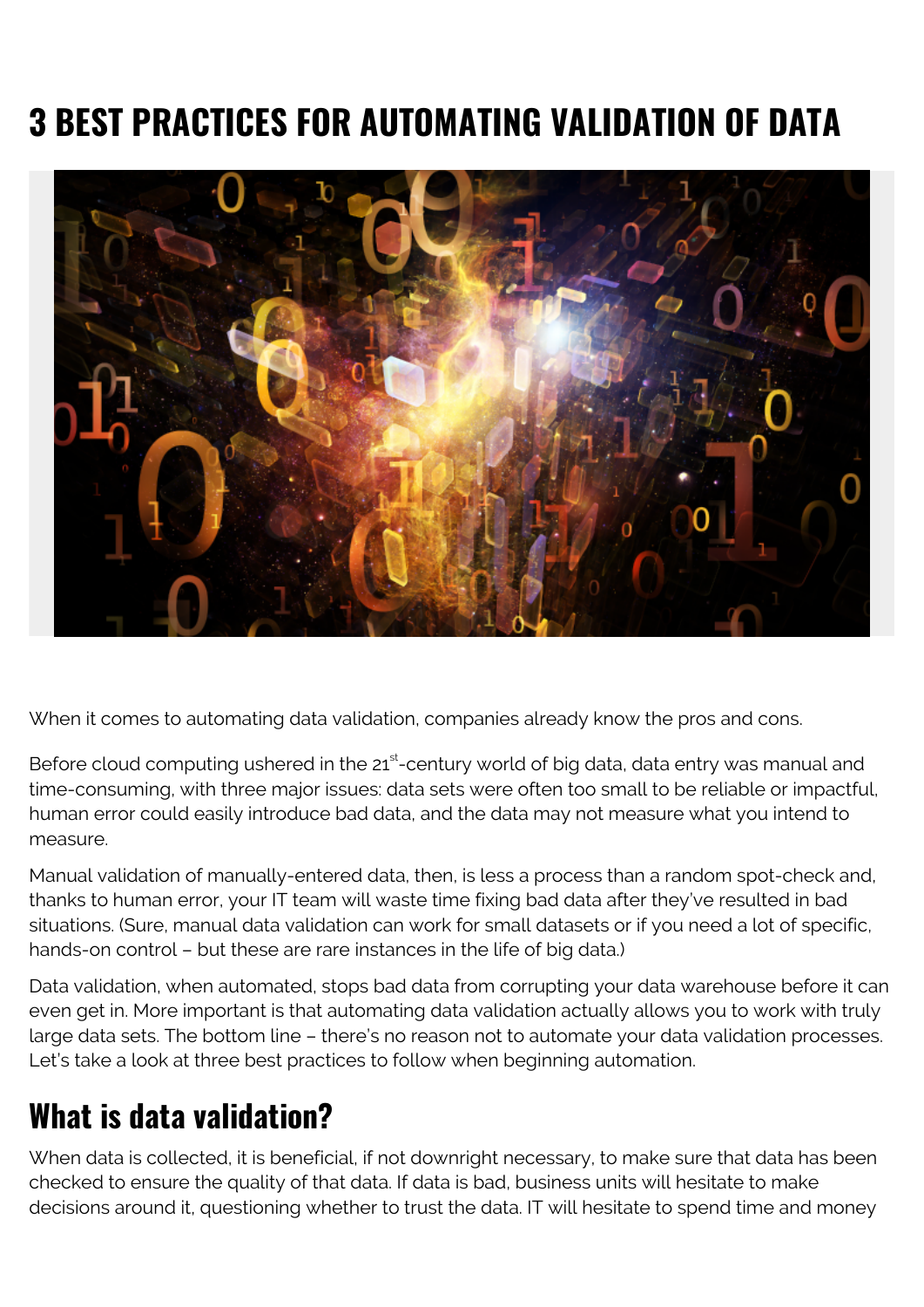improving data resources. The company at large will suffer, too. Once bad data is in the business stream, it can be used to support decisions that ultimately go awry or communicate poorly with customers. [Bad data is estimated to cost companies over \\$700 billion a year.](https://www.salesforce.com/hub/analytics/data-validation-practices/) Per company, that averages to nearly 30% of your revenue.

The goal of data validation is to mitigate these issues via processes that [make sure collected data is](https://en.wikipedia.org/wiki/Data_validation) [both correct and useful.](https://en.wikipedia.org/wiki/Data_validation)

There are plenty of methods and ways to validate data, such as employing validation rules and constraints, establishing routines and workflows, and checking and reviewing data. For this article, we are looking at holistic best practices to adapt when automating, regardless of your specific methods used.

#### **Automating data validation: Best practices**

Without further ado, here three best practices to consider when automating the validation of data within your company.

#### **1. Create a culture where everyone values data quality.**

Data is not a function or silo of IT. Instead, data is an IT tool that supports any business need.

This philosophy is important when automating data validation: everyone should have a stake in clean, trustworthy data. Adapting a company culture that values the importance of data means every employee has a responsibility for improving data processes, including automation. If a small set of data is found to be poor or incorrect, the IT team shouldn't be blamed. Instead, the situation should be looked at holistically – what data is collected? What business need does the data support? Is it necessary or beneficial? How can we use IT to correct the issue in order to support the business need?

A good rule of thumb when starting any data quality effort is to make sure that effort directly supports a business goal.

### **2. Ensure your data structure is stable.**

[Timing is important](https://sqa.stackexchange.com/questions/2364/should-data-validation-be-automated-in-a-rapid-development-environment) when automating the validation of data. If your company is developing an aggressive approach to take control of your data, you may be moving too quickly, particularly if your data systems and infrastructure aren't set. Or, if you're a start-up, you may not have a full understanding of exactly the data you need and whether you're collecting it appropriately.

For instance, perhaps your data is currently housed in in various on-site servers as well as across the multi-cloud. Automating validation of this data in its current status could lead to significant vulnerabilities because your infrastructure isn't stable. So, before automating, make sure your data and data warehouse are accurate and useful for the business needs.

Some ways to ensure stability are to maintain single databases when possible (the more transferring or referencing outside of a database, the more unexpected errors may occur) and to isolate your data validation to reduce risk of contamination.